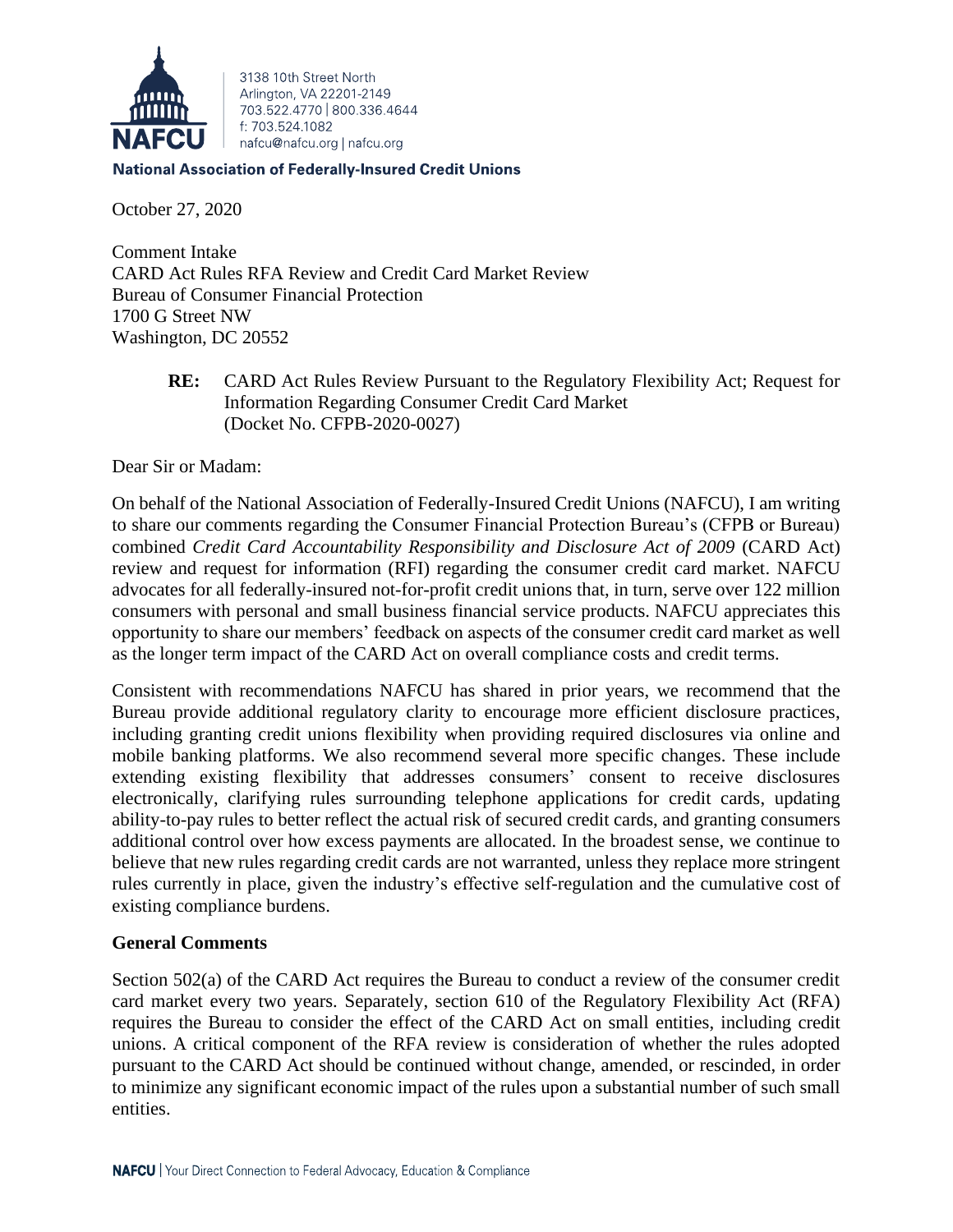Consumer Financial Protection Bureau October 27, 2020 Page 2 of 11

On the issue of regulatory burden, there is some thematic overlap between the section 610 review and the section  $502(a)$  RFI. For example, the  $502(a)$  RFI asks about the cost and availability of consumer credit cards—a question that has often elicited responses from credit unions highlighting a rapid increase in compliance costs following the *Dodd-Frank Wall Street Reform and Consumer Protection Act* (Dodd-Frank Act). Likewise, the RFI asks about the effectiveness of consumer credit card disclosures, and evidence presented in prior years has suggested that the disclosures embedded within credit card agreements do little to improve consumer understanding, a finding that suggests extending the CARD Act rules beyond their current scope is neither useful nor warranted.<sup>1</sup> Even the Bureau's assessment of research surrounding the efficacy of CARD Act disclosures characterizes the findings as "conflicted" and highlights potentially worse outcomes for consumers.<sup>2</sup>

Although the separate reviews included in the Bureau's notice could easily yield similar responses, NAFCU has structured its comments such that our specific recommendations for alleviating regulatory burdens are offered in connection with the section 610 review of the CARD Act. Our observations regarding broader trends within the credit union industry are shared in response to the Section 502 RFI. However, both sets of comments should be read together as supporting similar objectives and reforms: ensuring credit union members receive clear and effective disclosures, and granting credit unions the necessary flexibility to efficiently serve their communities with affordable credit products.

Now more than ever, the Bureau must be willing to consider critical reforms as the nation faces unprecedented economic uncertainty due to the pandemic. An inflexible regime of disclosurebased regulations will not save needy families from financial hardship, but allowing credit unions to focus on expanding access to credit, providing relief, and developing innovative credit products will go a long way in helping the nation mount a strong recovery.

# **Comments Regarding the CARD Act Rules Review**

To help credit unions develop new and innovative credit products, better serve "credit thin" or "credit invisible" consumers, and adapt effectively to a rapidly evolving (and increasingly competitive) technological landscape, NAFCU asks that the Bureau consider several amendments to the CARD Act rules. We believe the proposed amendments described below will ultimately benefit consumers while also alleviating unnecessary and arbitrary burdens placed on credit unions, small and large alike.

# E-Sign Flexibility for Disclosures.

NAFCU has long advocated for flexible rules related to the acceptance of electronic signatures and delivery of electronic disclosures. Within the Bureau's regulations, cross-references to the

```
https://files.consumerfinance.gov/f/documents/cfpb_consumer-credit-card-market-report_2019.pdf.
```
<sup>1</sup> https://www.creditcards.com/credit-card-news/unreadable-card-agreements-study/

<sup>&</sup>lt;sup>2</sup> The Bureau's Credit Card Market Report cites one study, Hershfield & Roese (2014), which found that "one feature of the CARD Act's new disclosures—in particular the disclosure of the 36-month payment amount—leads some consumers to repay more slowly than they otherwise would." See Consumer Financial Protection Bureau, 2019 Consumer Credit Card Market Report, 123-125 (August 2019), available at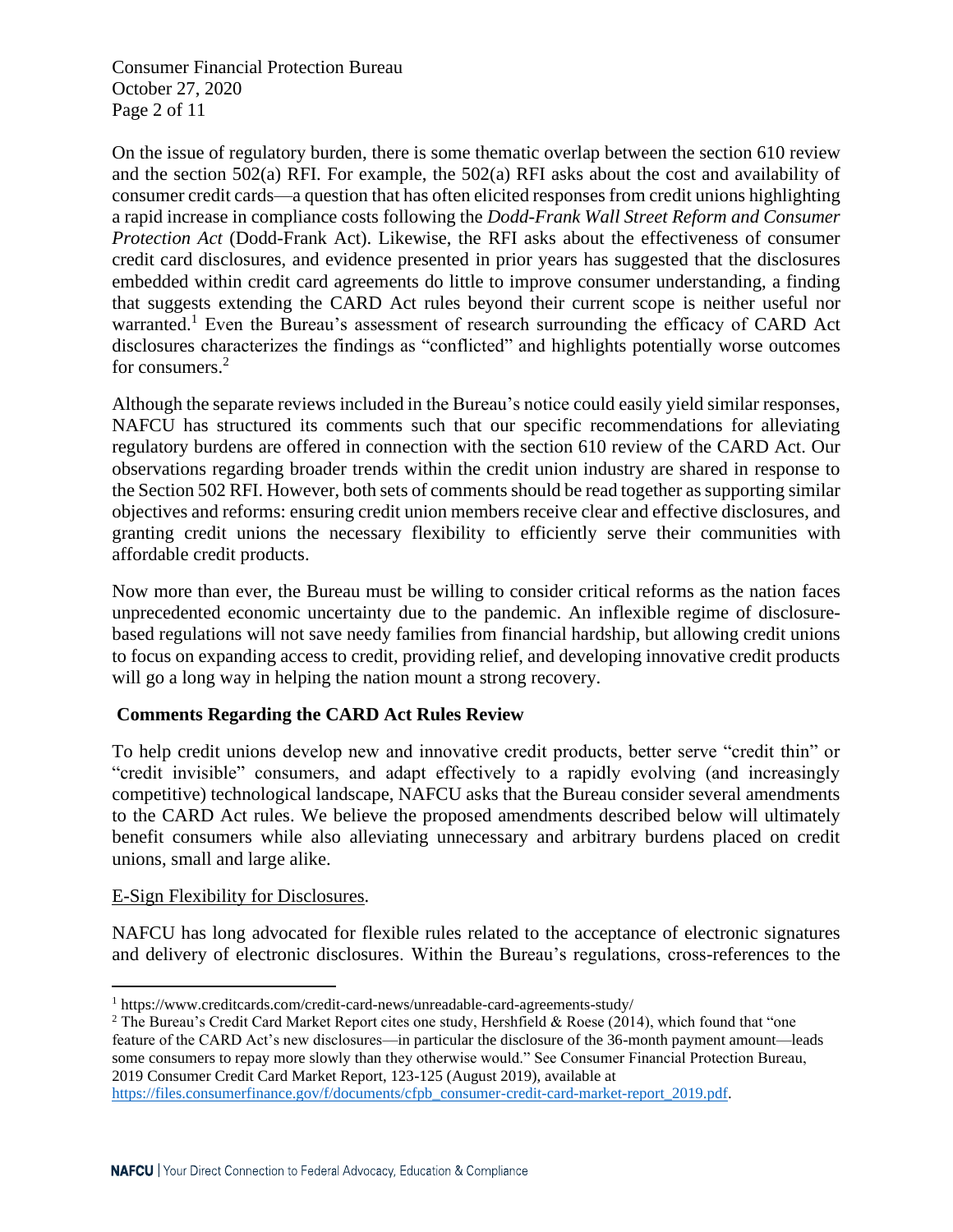Consumer Financial Protection Bureau October 27, 2020 Page 3 of 11

*Electronic Signatures in Global and National Commerce Act* (E-Sign) have often stood in the way of a more seamless digital experience for consumers. In the context of the pandemic, such flexibility has become paramount, and the Bureau has acknowledged in a supervisory statement that "E-Sign requirements may make it harder for consumers to obtain relief quickly where the Bureau's rules require written disclosures so long as the pandemic is leading to unusually high call volumes at issuers and constraining their staff capacity." <sup>3</sup> Even before the pandemic, financial institutions were diverting valuable staff and other resources to ensure compliance with E-Sign's unwieldy consent process, which was conceived of twenty years ago at a time when overwhelming smartphone adoption, mobile banking, and near ubiquitous internet access were developments far on the horizon. Advances in both technology and consumers' financial habits since E-Sign was enacted should prompt the Bureau to consider additional flexibility related to delivery of electronic disclosures.

Currently, Regulation Z provides that most required disclosures may be provided electronically as long as consumer consent is obtained in compliance with E-Sign requirements. On June 3, 2020, the CFPB issued temporary guidance providing creditors flexibility in terms of obtaining consent from consumers in the context of oral telephone interactions. NAFCU recommends incorporating this guidance into Regulation Z for all required disclosures on a permanent basis. Specifically, we envision a framework where disclosures may be provided electronically when the following is obtained: (1) the consumer's oral consent to the electronic delivery of written disclosures, and (2) an oral affirmation of the consumer's ability to access and review the electronic written disclosures. NAFCU believes the Bureau can facilitate an immediate transition to such a framework under existing authorities. Pursuant to section 7004(d) of the E-Sign Act, the Bureau may "exempt without condition a specified category or type of record from the requirements relating to consent in section 7001(c)."

Incorporating this flexibility into Regulation Z will give credit unions–both large and small–the incentive to invest in updates to systems, processes, and procedures to obtain E-Sign consent orally. NAFCU anticipates that these investments will ultimately benefit consumers, who increasingly demand seamless engagement with their financial institution rather than fragmented interactions in service of E-Sign's outdated electronic consent process.

### Definition of "Written Application" Under Young Consumer Rules

NAFCU proposes that the Bureau clarifies that Regulation  $Z$ 's written application requirement for young consumers may be met by documenting information a young consumer provides orally during a telephone call, provided the information collected is retained in a retrievable form. Official interpretations of Regulation B support this clarification of "written application" for certain dwelling-secured credit.<sup>4</sup>

<sup>&</sup>lt;sup>3</sup> CFPB, Statement on Supervisory and Enforcement Practices Regarding Electronic Credit Card Disclosures in Light of the COVID-19 Pandemic, 3 (June 3, 2020).

<sup>4</sup> *See* 12 CFR §1026.4(c), Supp I, comments 1, 2, and 3; §1002.13(b), Supp I, comment 2.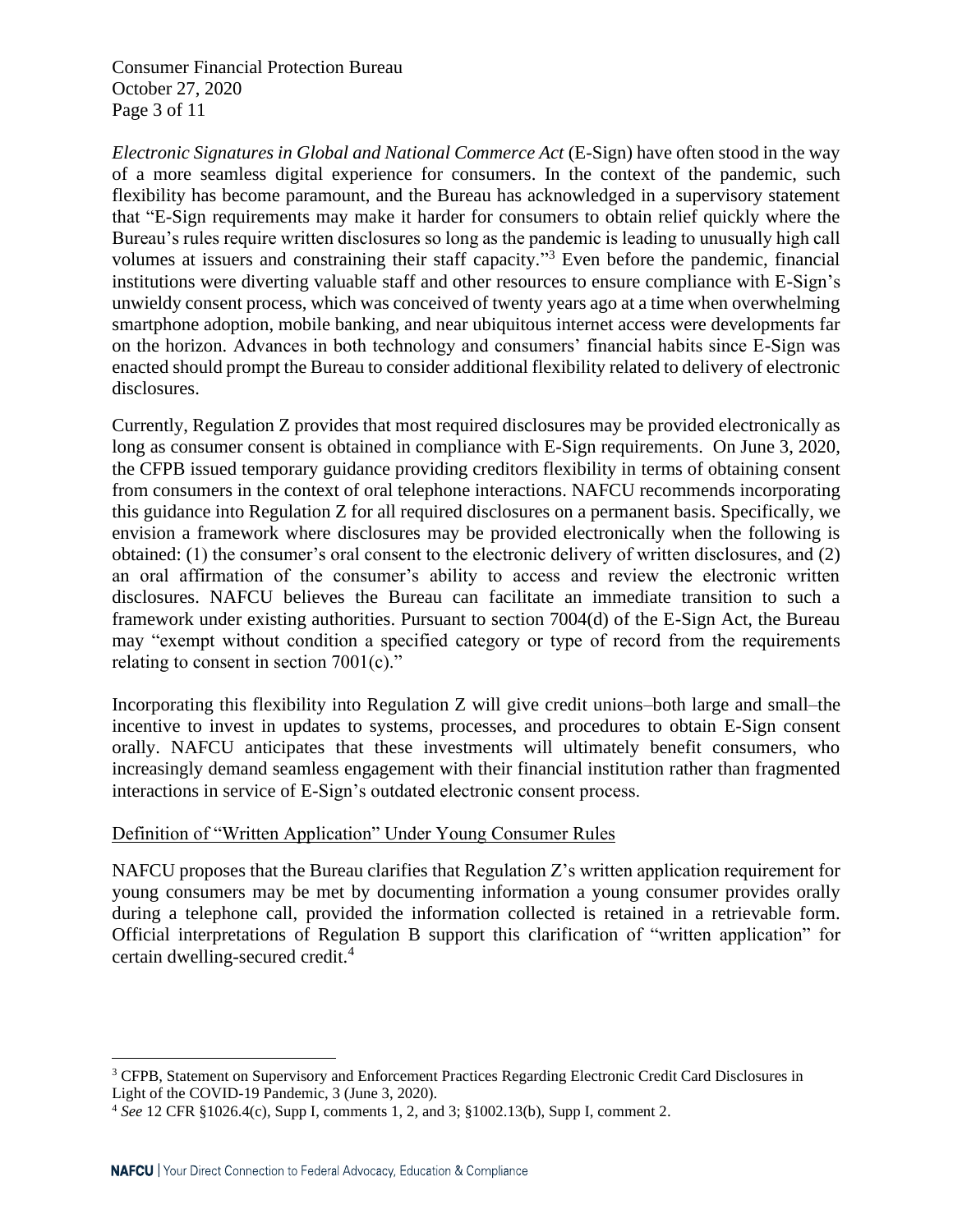Consumer Financial Protection Bureau October 27, 2020 Page 4 of 11

It is not clear from the plain reading of the CARD Act or Regulation Z whether an application received by telephone would satisfy the "written application" requirement even if the creditor retains a recording of the application. .

NAFCU has heard from its members that many credit unions currently do not accept applications from under 21 applicants by telephone to avoid violating this "written application" rule. Instead, these applicants must submit their applications electronically by mail, or by visiting a branch, all of which could be inconvenient and delay access to credit. As a result, credit unions may not easily assist young consumers who wish to apply by telephone, which would afford them the opportunity to ask questions and receive assistance as they complete their application. Additionally, paper applications generally are manually reviewed, decisioned, and stored – factors that increase operational and regulatory burdens for all credit unions.

Therefore, we ask that the CFPB revise Regulation Z, Section 1026.51(b), to clarify that a "written application" may be an application taken over the telephone.

## Payment Allocation

NAFCU recommends that the Bureau update its payment allocation rules to accommodate more flexible repayment options for consumers. Currently, Regulation Z requires that credit card payments in excess of the required minimum payment be allocated to balances with high APRs before balances with low APRs. However, there are exceptions that allow consumers to direct excess payments to secured credit card balances or credit card balances under deferred interest programs, regardless of whether the APR is high or low. In its 2019 Consumer Credit Market Report, the Bureau acknowledged that an array of innovative, flexible payment options has emerged which "may provide consumers with greater flexibility and control in paying down different purchases at different costs and speeds."<sup>5</sup> At the same time, the Bureau acknowledged that these innovative features require card issuers to navigate a "complex regulatory landscape" that includes, among other things, limitations on APR and fee increases, payment allocation rules, and ability-to-pay requirements.

To sustain continued card payment innovation and expand consumer choice, NAFCU asks that the Bureau create a new exception to payment allocation rules for balances that are under "flexible repayment options" and other promotional rate programs.

Whether large or small credit unions can offer innovative flexible repayment options to their low income members depends, in part, on whether the payment allocation exceptions in Regulation Z are expanded to permit consumers to direct excess payments to balances under a flexible repayment option. Under current rules, consumers generally must pay higher minimum monthly payments to enjoy the lower finance charges and budgeting benefits associated with these repayment options. As a result, low income consumers who would benefit most from the reduced finance charges associated with these flexible repayment options are least likely to qualify for them.

<sup>5</sup> Consumer Financial Protection Bureau, 2019 Consumer Credit Card Market Report, 177-179 (August 2019), available at [https://files.consumerfinance.gov/f/documents/cfpb\\_consumer-credit-card-market-report\\_2019.pdf.](https://files.consumerfinance.gov/f/documents/cfpb_consumer-credit-card-market-report_2019.pdf)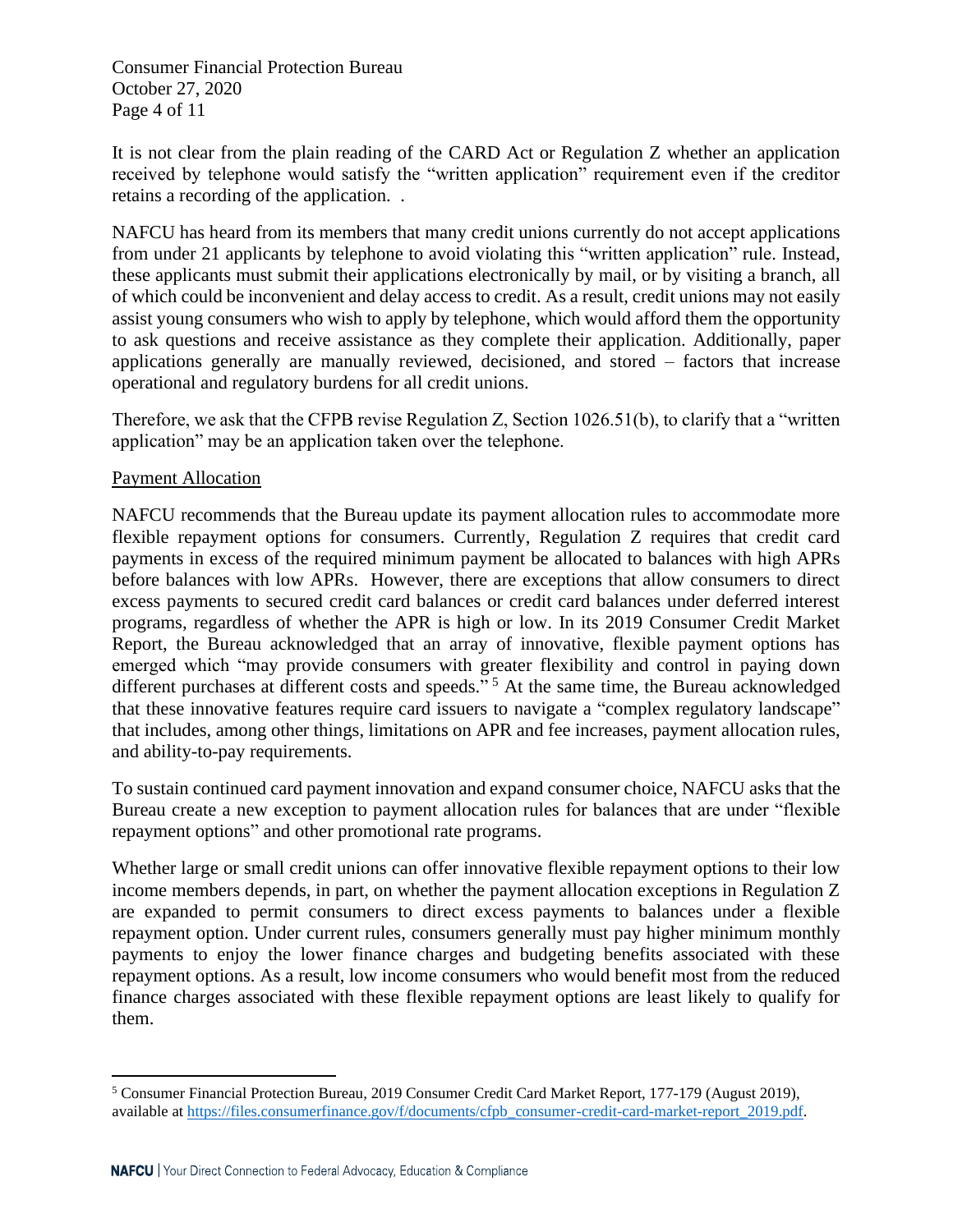Consumer Financial Protection Bureau October 27, 2020 Page 5 of 11

Additionally, the fact that consumers cannot currently direct excess payments to low rate promotional balances prior to the expiration of their promotional periods is reportedly a pain point for consumers. This is because they often have to pay off their entire account balance in order to pay off their low rate promotional balance before the period's expiration.

Expanding the exceptions under which consumers can direct excess payments to balances irrespective of the "high to low" rule would benefit card issuers and consumers alike.

## Timing of disclosures – Change in Terms

NAFCU asks that the Bureau align the timing requirement for disclosures under 12 CFR  $1026.9(c)(2)(i)(B)$  to the "as soon as reasonably practicable" standard afforded under  $1026.9(c)(2)(v)(B)(1)$  for temporary rate or fee reductions offered by telephone.<sup>6</sup> Currently,  $1026.9(c)(2)(i)(B)$  permits certain change in terms disclosures, such as those related to additional security, to be mailed or delivered "as late as the effective date of the change." The more restrictive timing standard has created regulatory uncertainty and, as result, impacted consumers' timely access to additional credit.

For example, when a consumer applies for and receives a line increase on a secured card over the telephone, the card issuer may place an immediate hold on additional funds that serve as collateral. This immediate hold enables card issuers to quickly approve the line increase request during the telephone call, in part because the increased security requirement can be fulfilled right away. While the hold is placed the same-day the line increase is approved, delivering or mailing a written change in terms notice the same day (i.e., the effective date of the change) may be impractical depending on the time of day the agreement took place. In these cases, a consumer's access to the additional credit line might be delayed until the written disclosure can be mailed or delivered the same day the additional hold on collateral is placed.

NAFCU requests the timing requirements for disclosures be amended to permit written disclosures to be delivered or mailed "as soon as reasonably practical" after a telephone call. This will reduce regulatory uncertainty that might contribute to delays when processing certain consumer requests.

### Secured Credit Cards

Currently, the CARD Act requires a creditor to evaluate an applicant's ability to pay for a sharesecured credit card. In prior comments, NAFCU has asked the CFPB to exclude secured cards from the ability-to-pay requirements of the CARD Act because they do not carry the same level of risk for consumers as unsecured cards, and applicants' creditworthiness can generally be determined in a more streamlined manner by evaluating the borrower's capacity to pledge funds as collateral. An independent ability-to-pay analysis for secured credit cards is just one more regulatory obstacle that has made it harder for credit unions to serve members who seek out secured cards to build or repair their credit histories**.**

Regulation Z's ability-to-pay requirement provides that card issuers must have reasonable policies and procedures that consider a member's ability to pay before opening a new credit card account

<sup>6</sup> *See* 12 CFR 1026.9(c)(2)(v)(B)(1), Supp. I comment 5.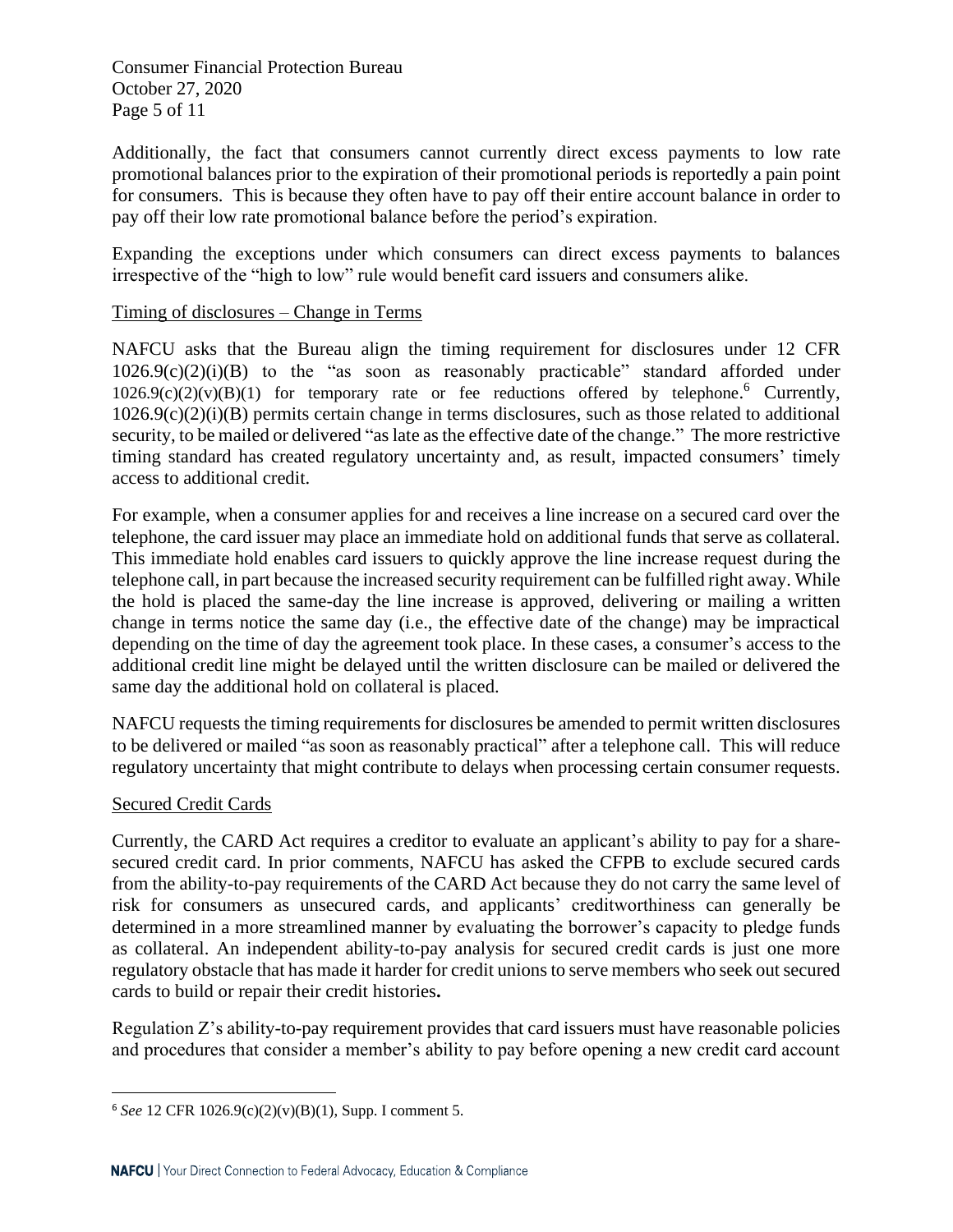Consumer Financial Protection Bureau October 27, 2020 Page 6 of 11

or increasing an existing credit card account's line. To be reasonable, the policies and procedures must consider a member's current income or assets, and current debt obligations, even if the card's line is secured.

A credit union can easily evaluate whether a member has the ability to repay a secured card line by verifying and holding funds deposited by the member as collateral. Credit unions understand, based on data and past experience, that members who are able to set aside funds as collateral for a security interest have a strong likelihood of making monthly payments. This is an insight that the formal ability-to-pay analysis does not easily accommodate in the context of "reasonable policies and procedures." Performing a strict review of the member's current income or assets, and current debt obligations is an unreasonably high bar for lower income borrowers in particular when the security interest itself serves as a strong proxy for an overall creditworthiness. Whether or not the member's other current monthly debt obligations would interfere with the member's ability to pay the monthly minimum payment is less relevant in the context of secured credit cards when a credit union has data that correlates the amount of pledged collateral with the ability to repay.

Consumers with low disposable income may find it difficult to qualify for unsecured credit, so secured credit cards serve to bridge gaps in credit access. Imposing a strict ability-to-pay assessment for a secured card defeats this purpose and does not substantially reduce risk. Unnecessary and inflexible ability-to-pay requirements also frustrate credit unions' ability to help an estimated 26 million consumers who may not qualify for unsecured credit because they are regarded as "credit thin" or "credit invisible."<sup>7</sup>

In general, NAFCU believes that secured credit cards should be excluded from the ability-to-pay requirements of the CARD Act. Such an exemption would facilitate ongoing development of innovative secured card programs aimed at reaching a broad population of otherwise creditworthy borrowers who may lack credit histories or requisite income levels. As an alternative to this general exclusion, NAFCU strongly urges the Bureau to consider a more flexible articulation of what constitutes "reasonable policies and procedures" under 12 CFR 1026.51(a)(1)(ii) to better accommodate secured card programs that are designed to help struggling members. Specifically, the Bureau should adopt a framework where consideration of the collateral pledged as a security interest may serve as the predominant consideration in a reasonable ability to repay analysis. NAFCU believes that such flexibility is essential so that credit unions can better serve their members, particularly those that would not otherwise qualify for unsecured credit.

# **Comments Regarding the Consumer Credit Card Market**

NAFCU members support providing fair and transparent credit products and services. Credit unions are not-for-profit, cooperative financial institutions focused on providing exceptional member service, not capitalizing profits for shareholders. Credit unions have changed their credit card practices as technology and laws have evolved. Despite growing pressure from fintech competitors and the ongoing cost of cumulative regulatory burdens, credit unions continue to put their members first, offering high quality credit card products with lower than average interest rates and member-friendly fee structures.

<sup>7</sup> CFPB, Financial Literacy Annual Report, 31 (December 2019).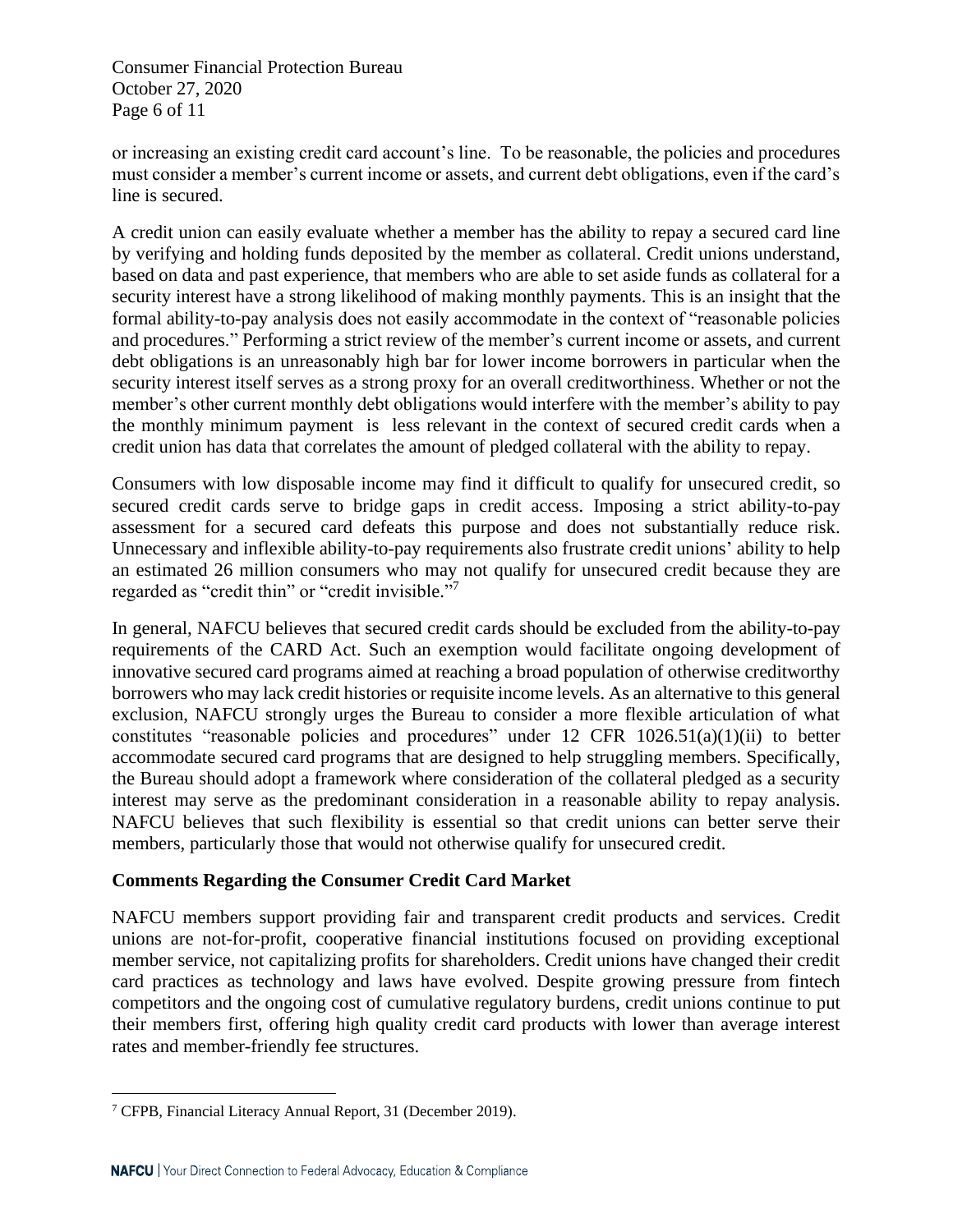Consumer Financial Protection Bureau October 27, 2020 Page 7 of 11

Consumer credit cards play an important role in credit union members' daily lives. At the beginning of 2020, total U.S. credit card debt hit a record high of over \$1 trillion, easily surpassing the peak of prerecession credit card debt. In addition, average balances on credit cards increased to almost \$6,200. However, growth in credit card usage and balances has mainly reflected sustained improvements in the job market and improving household finances heading into 2020. Delinquencies have also remained low for several years, and have actually fallen despite the economic shock of COVID-19, likely as the result of government stimulus directed to both individuals and businesses.



Credit unions are keenly aware of the financial stresses created by the pandemic. Consistent with the industry's cooperative structure and mission, credit unions continue to provide access to affordable credit card products, including special payment accommodations, at lower interest rates than banks. However, overall consumer demand for credit has decreased significantly in 2020. According to the NCUA's June 2020 Call Report data, total credit card balances decreased by 2.4 percent from one year earlier. More recent NAFCU surveys show that this weakened demand has persisted.

Despite the financial hardships which have followed from business closures, layoffs, and other pandemic-related disruption, current delinquencies on credit cards have fallen. According to the NCUA's June 2020 Call Report data, the credit card delinquency rate fell to 101 basis points from 122 basis points one year earlier.

Given the extent of depressed credit demand and stable delinquency conditions, the Bureau should explore opportunities to make it easier for



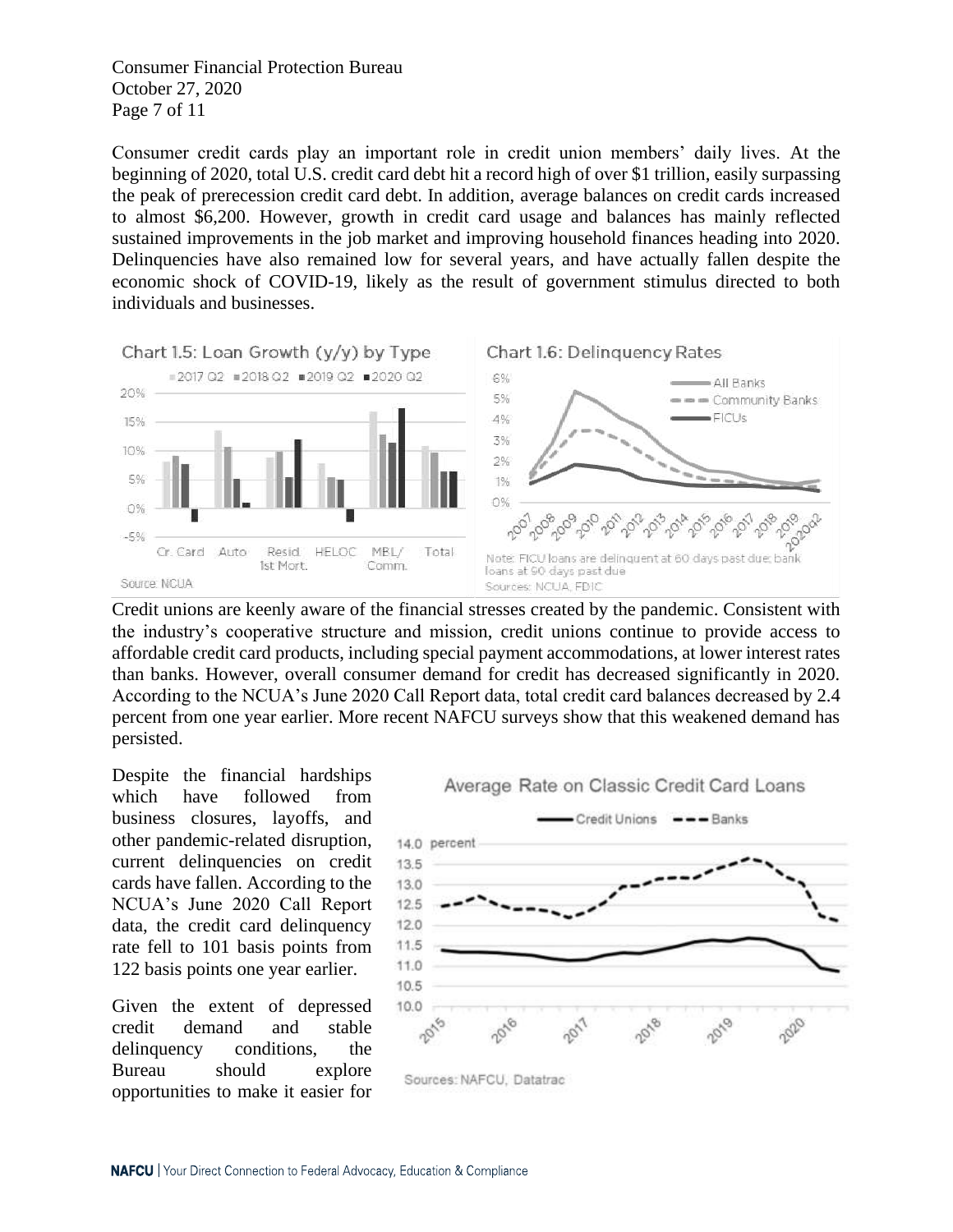Consumer Financial Protection Bureau October 27, 2020 Page 8 of 11

financial institutions to market credit opportunities to facilitate a strong economic recovery. More importantly, the Bureau should entertain changes to the regulations carrying out the CARD Act as the consumer credit card market evolves.

### Cost and availability of consumer credit cards.

According to NAFCU's 2020 *Federal Reserve Meeting Survey*, demand for unsecured credit cards has weakened considerably since the onset of the pandemic. At the same time, NAFCU members have reported delinquency rates remaining relatively unchanged since 2014. Decreased costs, in terms of delinquency and charge off rates, are in part due to credit unions remaining diligent and effectively mitigating risks. Lower costs may also be the consequence of a gradual tightening of lending standards.

NAFCU's annual *Federal Reserve Meeting Survey* includes a set of questions on lending standards which reveals a trend of gradual tightening that started in 2018.<sup>8</sup>

A comparison between the results of the 2020 survey with those from prior years shows that, on net, respondents tightened standards more than in prior years across all credit products, with 13.3 percent of respondents tightening standards for credit cards. As compared with bank results in the Federal Reserve's *Senior Loan Officer Opinion Survey,* credit unions are tightening loan standards far less than banks. This divergence is similar to what happened during and after the Great Recession, when banks reduced credit provision to households and small businesses, while credit unions were relatively more active lenders. The fact that credit union asset quality is so high during normal times allows them to maintain more steady lending standards during and after an economic downturn.

Credit unions continue to meet the demands for vital consumer credit card products, and continue to act as responsible lenders—decreasing costs in



terms of interest, delinquency, and charge-off rates. In this context, we again ask that the Bureau consider easing CARD Act rules that require ability-to-pay analysis for secured credit cards. Credit unions have ample capacity to serve the credit needs of consumers who might not qualify for unsecured credit products, provided the Bureau is able to ease regulatory burdens.

<sup>&</sup>lt;sup>8</sup> We measure the net share tightening loan standards as the percent of respondents tightening minus the percent easing.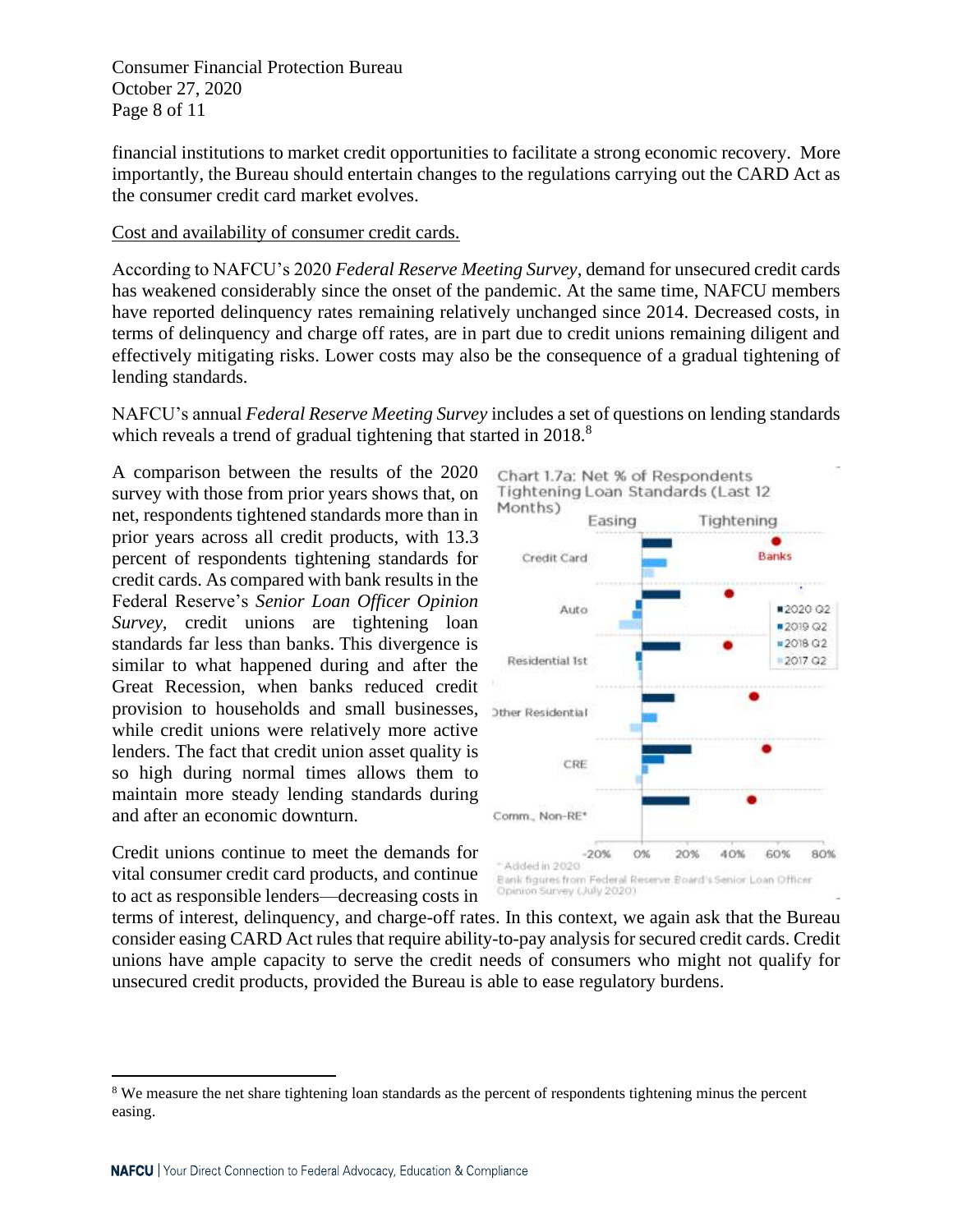Consumer Financial Protection Bureau October 27, 2020 Page 9 of 11

### Credit Card Innovation

Excessive regulation and significant compliance overhead has made it challenging for credit unions to compete effectively in markets where fintech companies may be enjoying less direct supervisory pressure. Innovative credit products are expensive to develop, test and audit for compliance purposes, and the current regulatory environment has not made this process easier for credit unions despite mounting pressure from non-traditional financial entities.

Although non-bank lenders are subject to the enforcement and rulemaking authority of the Bureau, they are not always supervised in the same manner as credit unions or banks. NAFCU supports robust competition in the marketplace, and recognizes that fintech can produce real benefits to consumers, however innovation should not be prioritized in a way that undermines financial stability and competitive equality. NAFCU asks the Bureau to ensure a level playing field exists between fintech companies and financial institutions in terms of supervision and enforcement. A level playing field should serve as the foundation for any framework that promotes responsible innovation.

Post-Dodd Frank regulatory costs have also steadily grown over the past ten years, making innovation harder to sustain. A NAFCU's survey conducted in 2018 revealed that the number of full time equivalent (FTE) staff members devoted to "total compliance activities" has increased 127 percent since 2010. In NAFCU's 2020 Federal Reserve Meeting Survey, respondents reported that, on average, 24 percent of their staff's time was devoted to regulatory compliance, with four out of five respondents expecting to add staff in the next three years to better manage current and anticipated compliance burdens.

Smaller credit unions often have limited resources, allocating staff time and budgets to satisfy ongoing compliance versus investing in more tangible, member-facing improvements, such as innovative product development. Accordingly, NAFCU encourages the Bureau to evaluate the economic impact of the CARD Act by taking into consideration the broader context of cumulative regulatory burden, rather than presenting the costs of CARD Act rules in isolation, which might understate the extent of their impact.

### Effectiveness of Disclosures and Digital Advertising

According to a 2016 survey, 24 percent of Americans never read credit card agreements, 22 percent hardly read credit card agreements, 27 percent sometimes read credit card agreements, and 26 percent regularly read credit card agreements.<sup>9</sup> Consumers miss important information regarding their credit card products when they do not read or only selectively read the agreements and disclosures. Accordingly, the Bureau should encourage effective credit card disclosures that are in a simple and easy-to-read format. Improvements to the disclosures, such as a more user-friendly format, could help direct greater attention to credit card agreements and disclosures.

One way the Bureau can facilitate both innovation and improved disclosure efficacy is by exploring additional flexibility for digital advertisements. Current credit card disclosure rules may not be suitable for today's digital environment, which is often space-constrained due to application

<sup>9</sup> https://www.creditcards.com/credit-card-news/unreadable-card-agreements-poll.php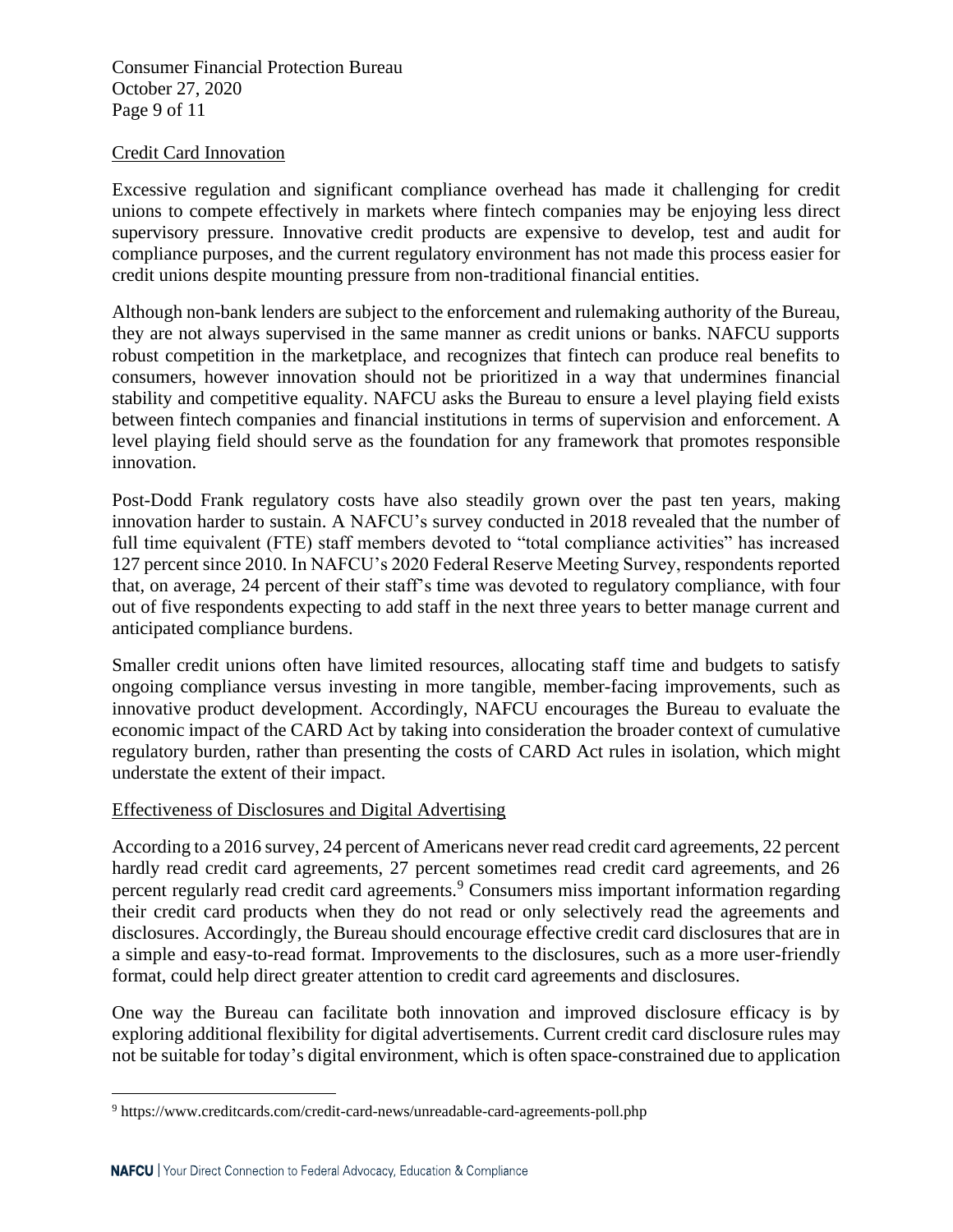Consumer Financial Protection Bureau October 27, 2020 Page 10 of 11

design. With mobile and online banking becoming the mainstream, it is important that credit unions are able to offer credit products through these channels without running afoul of Regulation Z's disclosure rules. For instance, if a member applies for a credit card via a credit union mobile app and is provided with the required credit card disclosures that are compliant with the rules, the font and format may be difficult to read. NAFCU recommends that the Bureau ensure that credit unions are given flexibility in providing the required disclosures via mobile and digital platforms especially for form and font size. The Bureau should also consider whether there are opportunities to elaborate upon the one-click away framework for disclosing certain trigger terms that reflects how consumers currently engage with popular websites and social media platforms.<sup>10</sup> Many websites and social media platforms will update their interfaces and user experience design on a periodic basis. As a result, credit unions would benefit from greater latitude to design ads that are responsive to these changing formats or user expectations. Improved flexibility around digital ads might help credit unions target underserved populations more effectively while at the same time ensuring that required disclosures are provided in the most relevant context.

#### Safety and Soundness Issues

Data breaches pose a threat to the safety and soundness of the financial services industry, and financial institutions across the board have had to manage the collateral damage caused by numerous high-profile data breaches in recent years. Unfortunately, data breaches are a growing concern for the credit union industry, and are one of the top impediments to industry growth.

According to NAFCU's 2020 Federal Survey, 88 percent of credit union respondents were very or somewhat concerned about cybersecurity risk rising from merchants – an increase of 32 percent over last year. In addition, credit unions estimated that regulatory burden related to IT compliance has expanded 72 percent since 2016.

The consequences of merchant data breaches are not limited to financial loss for credit unions, but can cause reputational harm if members grow frustrated with the process of reissuing credit cards. Credit unions continue to strengthen safeguards against data breaches, but as criminal tactics evolve and more information about consumers is exposed through cumulative breaches, fraudsters have been able to launch more creative attacks, which have only accelerated with the onset of the pandemic. Accordingly, NAFCU continues to advocate for more stringent data security standard for retailers similar to the requirements imposed on financial institutions by the *Gramm-Leach-Bliley Act*. It is essential that the Bureau recognize the importance of a national data security standard and support such a legislative change as it would drastically improve the health of the credit card market by reducing the fraud related costs borne by credit unions and their members.

<sup>&</sup>lt;sup>10</sup> See CFPB, Supervisory Highlights, Issue 19 (Summer 2019), available at

[https://files.consumerfinance.gov/f/documents/cfpb\\_supervisory-highlights\\_issue-19\\_092019.pdf.](https://files.consumerfinance.gov/f/documents/cfpb_supervisory-highlights_issue-19_092019.pdf) While the Bureau has highlighted a limited set of practices that run afoul of the one-click away rule, the commentary to Regulation Z does not suggest that there are specific rules about what satisfies the clear and conspicuous standard with respect to the additional disclosures required by sections 1026.16(b)(1)(i) through (iii). *See*, 12 CFR Part 1026, Supp. I, Comment 16-1.